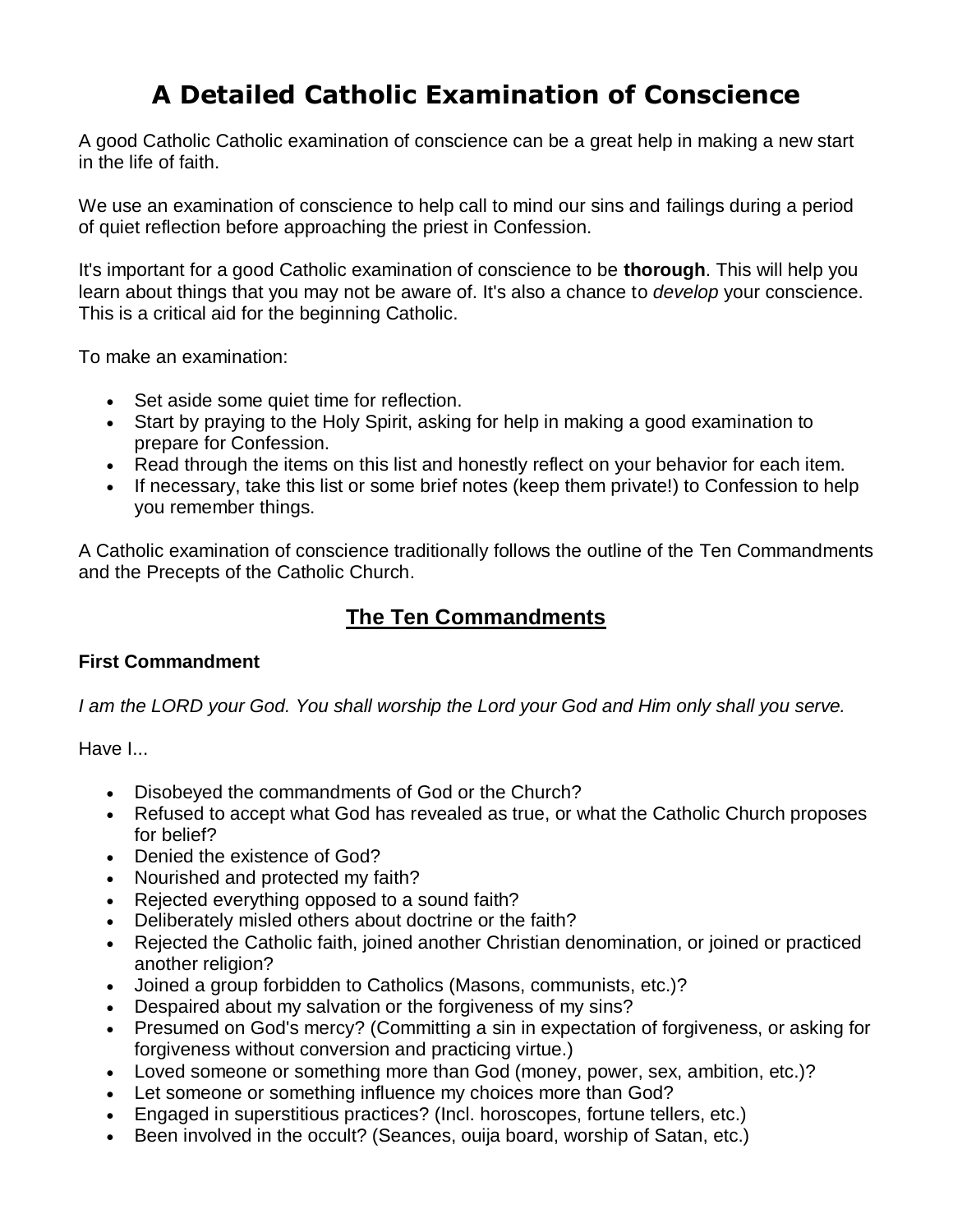- Formally left the Catholic Church?
- Hidden a serious sin or told a lie in confession?

#### **Second Commandment**

*You shall not take the name of the Lord your God in vain.*

Have I...

- Used the name of God in cursing or blasphemy?
- Failed to keep vows or promises that I have made to God?
- Spoken about the Faith, the Church, the saints, or sacred things with irreverence, hatred or defiance?
- Watched television or movies, or listened to music that treated God, the Church, the saints, or sacred things irreverently?
- Used vulgar, suggestive or obscene speech?
- Belittled others in my speech?
- Behaved disrespectfully in Church?
- Misused places or things set apart for the worship of God?
- Committed perjury? (Breaking an oath or lying under oath.)
- Blamed God for my failings?

# **Third Commandment**

*Remember to keep holy the Sabbath day.*

Have I...

- Set time aside each day for personal prayer to God?
- Missed Mass on Sunday or Holy Days (through own fault w/o sufficient reason)?
- Committed a sacrilege against the Blessed Sacrament?
- Received a sacrament while in the state of mortal sin?
- Habitually come late to and/or leave early from Mass without a good reason?
- Shop, labor, or do business unnecessarily on Sunday or other Holy Days of Obligation?
- Not attend to taking my children to Mass?
- Knowingly eat meat on a forbidden day (or not fasting on a fast day)?
- Eat or drink within one hour of receiving Communion (other than medical need)?

#### **Fourth Commandment**

*Honor your father and your mother.*

- (If still under my parents' care) Obeyed all that my parents reasonably asked of me?
- Neglected the needs of my parents in their old age or in their time of need?
- (If still in school) Obeyed the reasonable demands of my teachers?
- Neglected to give my children proper food, clothing, shelter, education, discipline and care (even after Confirmation)?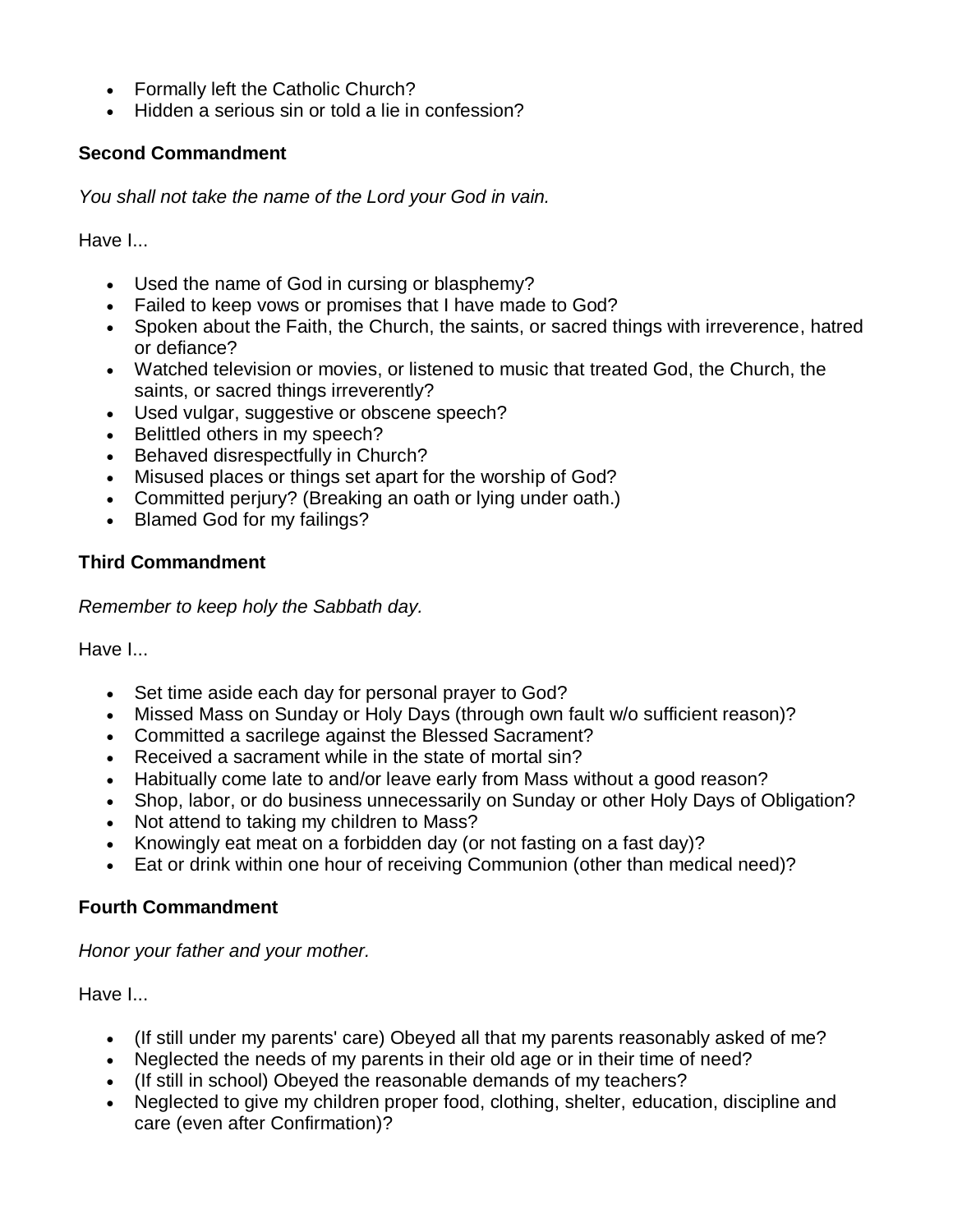- Provided for the religious education and formation of my children for as long as they are under my care?
- Ensured that my children still under my care regularly frequent the sacraments of Penance and Holy Communion?
- Educated my children in a way that corresponds to my religious convictions?
- Provided my children with a positive, prudent and personalized education in the Catholic teaching on human sexuality?
- Been to my children a good example of how to live the Catholic Faith?
- Prayed with and for my children?
- Lived in humble obedience to those who legitimately exercise authority over me?
- Have I broken the law?
- Have I supported or voted for a politician whose positions are opposed to the teachings of Christ and the Catholic Church?

# **Fifth Commandment**

*You shall not kill.*

- Unjustly and intentionally killed a human being?
- Been involved in an abortion, directly or indirectly (through advice, etc.)?
- Seriously considered or attempted suicide?
- Supported, promoted or encouraged the practice of assisted suicide or mercy killing?
- Deliberately desired to kill an innocent human being?
- Unjustly inflicted bodily harm an another person?
- Unjustly threatened another person with bodily harm?
- Verbally or emotionally abused another person?
- Hated another person, or wished him evil?
- Been prejudiced, or unjustly discriminated against others because of their race, color, nationality, sex or religion?
- Joined a hate group?
- Purposely provoked another by teasing or nagging?
- Recklessly endangered my life or health, or that of another, by my actions?
- Driven recklessly or under the influence of alcohol or other drugs?
- Abused alcohol or other drugs?
- Sold or given drugs to others to use for non-therapeutic purposes?
- Used tobacco immoderately?
- Over-eaten?
- Encouraged others to sin by giving scandal?
- Helped another to commit a mortal sin (through advice, driving them somewhere, etc.?
- Caused serious injury or death by criminal neglect?
- Indulged in serious anger?
- Refused to control my temper?
- Been mean to, quarreled with, or willfully hurt someone?
- Been unforgiving to others, when mercy or pardon was requested?
- Sought revenge or hoped something bad would happen to someone?
- Delighted to see someone else get hurt or suffer?
- Treated animals cruelly, causing them to suffer or die needlessly?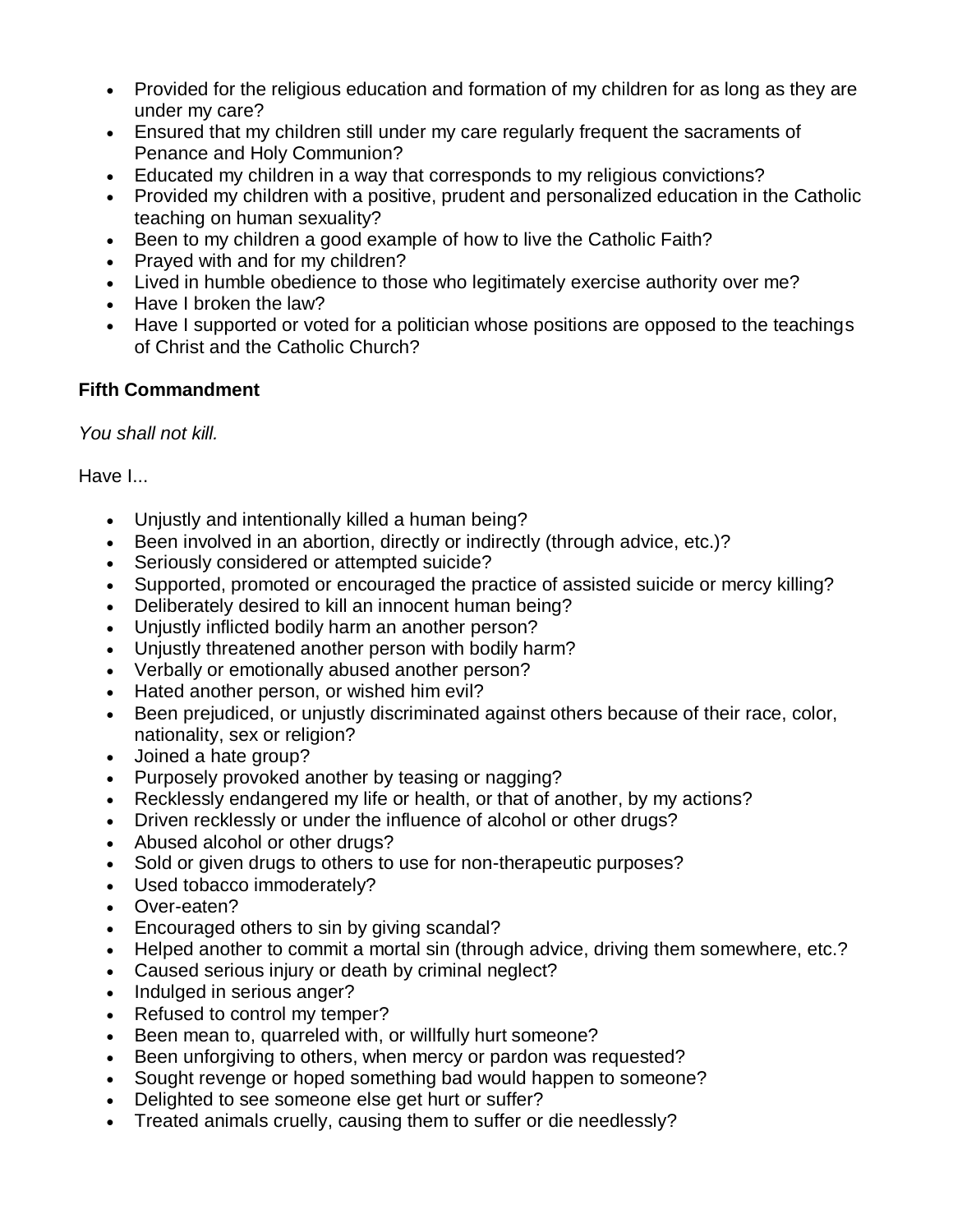# **Sixth & Ninth Commandments**

*You shall not commit adultery. You shall not covet your neighbor's wife.*

Have I...

- Practiced the virtue of chastity?
- Given in to lust? (The desire for sexual pleasure unrelated to spousal love in marriage.)
- Used an artificial means of birth control?
- Refused to be open to conception, without just cause? (*Catechism*, 2368)
- Participated in immoral techniques for in vitro fertilization or artificial insemination?
- Sterilized my sex organs for contraceptive purposes?
- Deprived my spouse of the marital right, without just cause?
- Claimed my own marital right without concern for my spouse?
- Deliberately caused male climax outside of normal sexual intercourse? (*Catechism*, 2366)
- Willfully entertained impure thoughts?
- Purchased, viewed, or made use of pornography?
- Watched movies and television that involve sex and nudity?
- Listened to music or jokes that are harmful to purity?
- Committed adultery? (Sexual relations with someone who is married, or with someone other than my spouse.)
- Committed incest? (Sexual relations with a relative or in-law.)
- Committed fornication? (Sexual relations with someone of the opposite sex when neither of us is married.)
- Engaged in homosexual activity? (Sexual activity with someone of the same sex.)
- Committed rape?
- Masturbated? (Deliberate stimulation of one's own sexual organs for sexual pleasure.)
- Engaged in sexual foreplay (petting) reserved for marriage?
- Preyed upon children or youth for my sexual pleasure?
- Engaged in unnatural sexual activities?
- Engaged in prostitution, or paid for the services of a prostitute?
- Seduced someone, or allowed myself to be seduced?
- Made uninvited and unwelcome sexual advances toward another?
- Purposely dressed immodestly?

# **Seventh & Tenth Commandments**

*You shall not steal. You shall not covet your neighbor's goods.*

- Stolen? (Take something that doesn't belong to me against the reasonable will of the owner.)
- Envied others on account of their possessions?
- Tried to live in a spirit of Gospel poverty and simplicity?
- Given generously to others in need?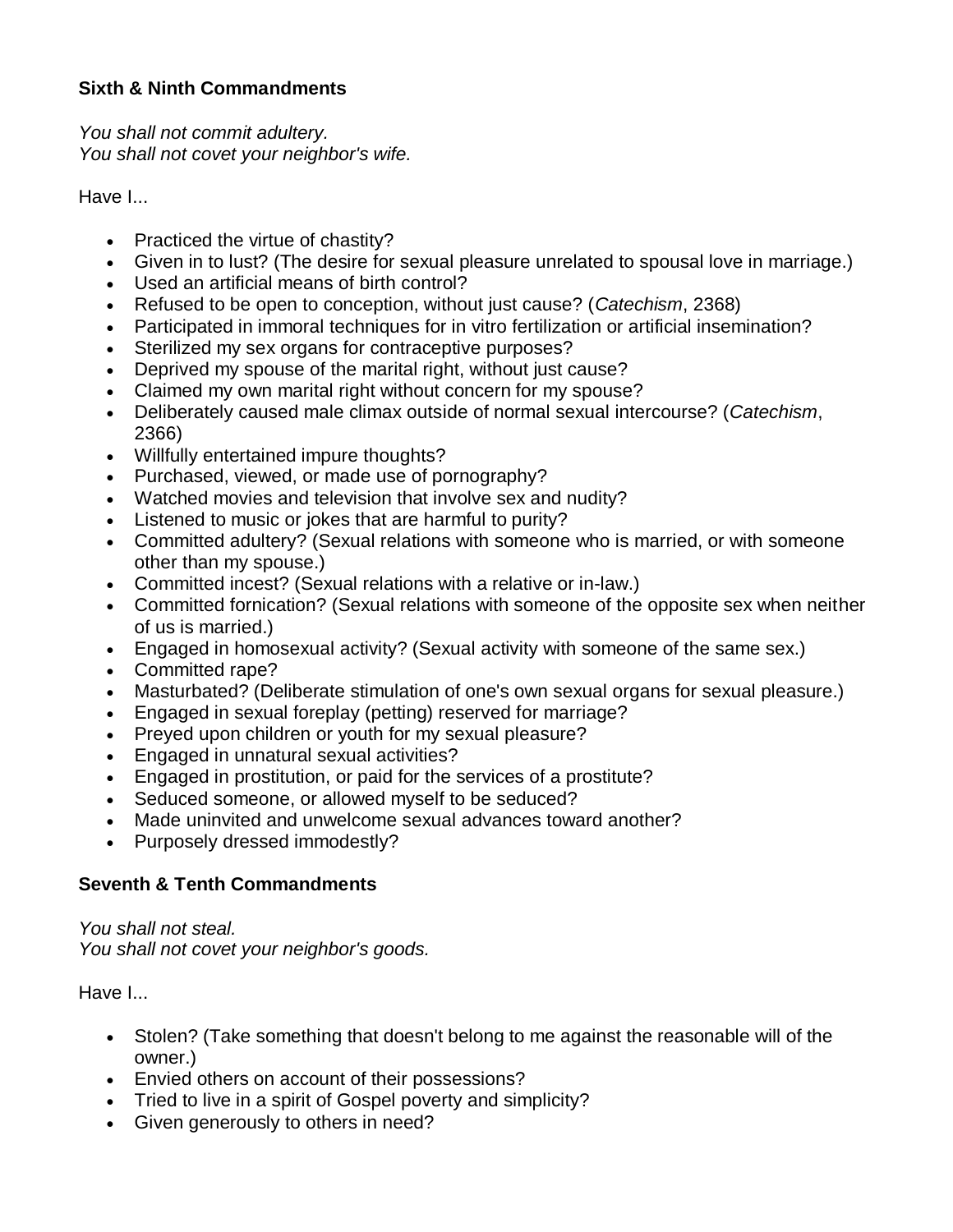- Considered that God has provided me with money so that I might use it to benefit others, as well as for my own legitimate needs?
- Freed myself from a consumer mentality?
- Practiced the works of mercy?
- Deliberately defaced, destroyed or lost another's property?
- Cheated on a test, taxes, sports, games, or in business?
- Squandered money in compulsive gambling?
- Make a false claim to an insurance company?
- Paid my employees a living wage, or failed to give a full day's work for a full day's pay?
- Failed to honor my part of a contract?
- Failed to make good on a debt?
- Overcharge someone, especially to take advantage of another's hardship or ignorance?
- Misused natural resources?

# **Eighth Commandment**

*You shall not bear false witness against your neighbor.*

Have I...

- Lied?
- Knowingly and willfully deceived another?
- Perjured myself under oath?
- Gossiped?
- Committed detraction? (Destroying a person's reputation by telling others about his faults for no good reason.)
- Committed slander or calumny? (Telling lies about another person in order to destroy his reputation.)
- Committed libel? (Writing lies about another person in order to destroy his reputation.)
- Been guilty of rash judgment? (Assuming the worst of another person based on circumstantial evidence.)
- Failed to make reparation for a lie I told, or for harm done to a person's reputation?
- Failed to speak out in defense of the Catholic Faith, the Church, or of another person?
- Betrayed another's confidence through speech?

# **The Precepts of the Church**

# **First Precept of the Church**

*You shall attend Mass on Sundays and Holy Days of Obligation.*

(see examination under the Third Commandment)

# **Second Precept of the Church**

*You shall confess your sins at least once a year.*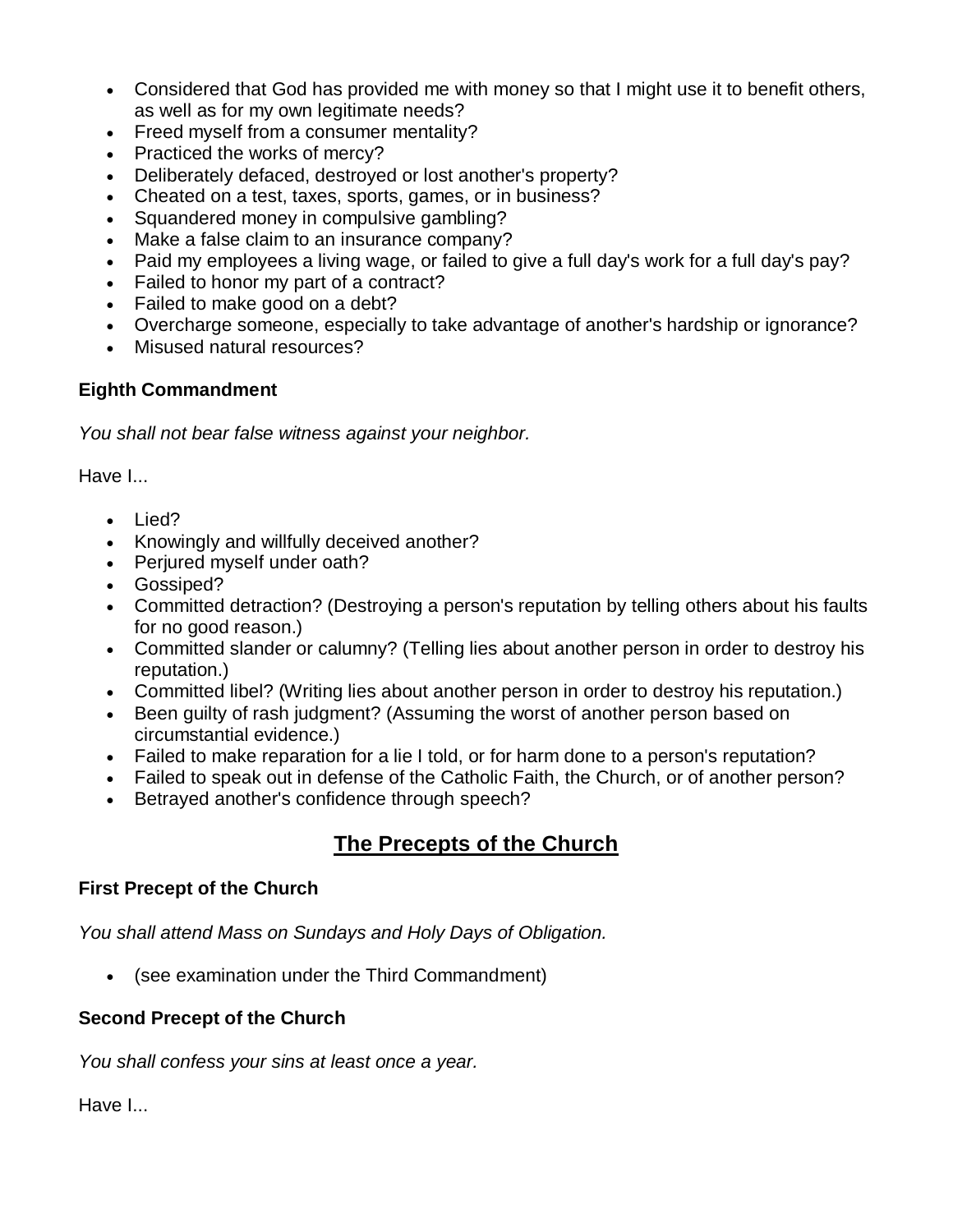- Made a good Confession of my mortal sins least once a year?
- Purposely omitted telling my mortal sins in my last Confession?
- Performed the penance I was given?
- Made reparation for any harm I have done to others?

#### **Third Precept of the Church**

*You shall humbly receive your Creator in Holy Communion at least during the Easter season.*

Have I...

- Fulfilled my Easter duty to receive Holy Communion at least once between the First Sunday of Lent and Trinity Sunday?
- Received Holy Communion while in the state of mortal sin?
- Fasted an hour before receiving Holy Communion?
- Received Holy Communion more than twice in one day?

#### **Fourth Precept of the Church**

*You shall keep holy the Holy days of Obligation.*

(see examination under the Third Commandment)

#### **Fifth Precept of the Church**

*You shall observe the prescribed days of fasting and abstinence.*

Have I...

- Done penance every Friday, if not abstaining from meat, then some other form of penance?
- Abstained from meat on Ash Wednesday and the Fridays of Lent (if I am 14 years of age or older)?
- Fasted on Ash Wednesday and Good Friday (if I am between the ages of 18 and 59)?
- Spent time in prayer, doing spiritual and corporal works of mercy, and practicing selfdenial?

#### **Sixth Precept of the Church**

*You shall contribute to the support of the Church.*

Have I...

 Contributed a just amount of my time, talents and money to support my parish and the work of the Church?

# **Seventh Precept of the Church**

*You shall observe the laws of the Church concerning marriage.*